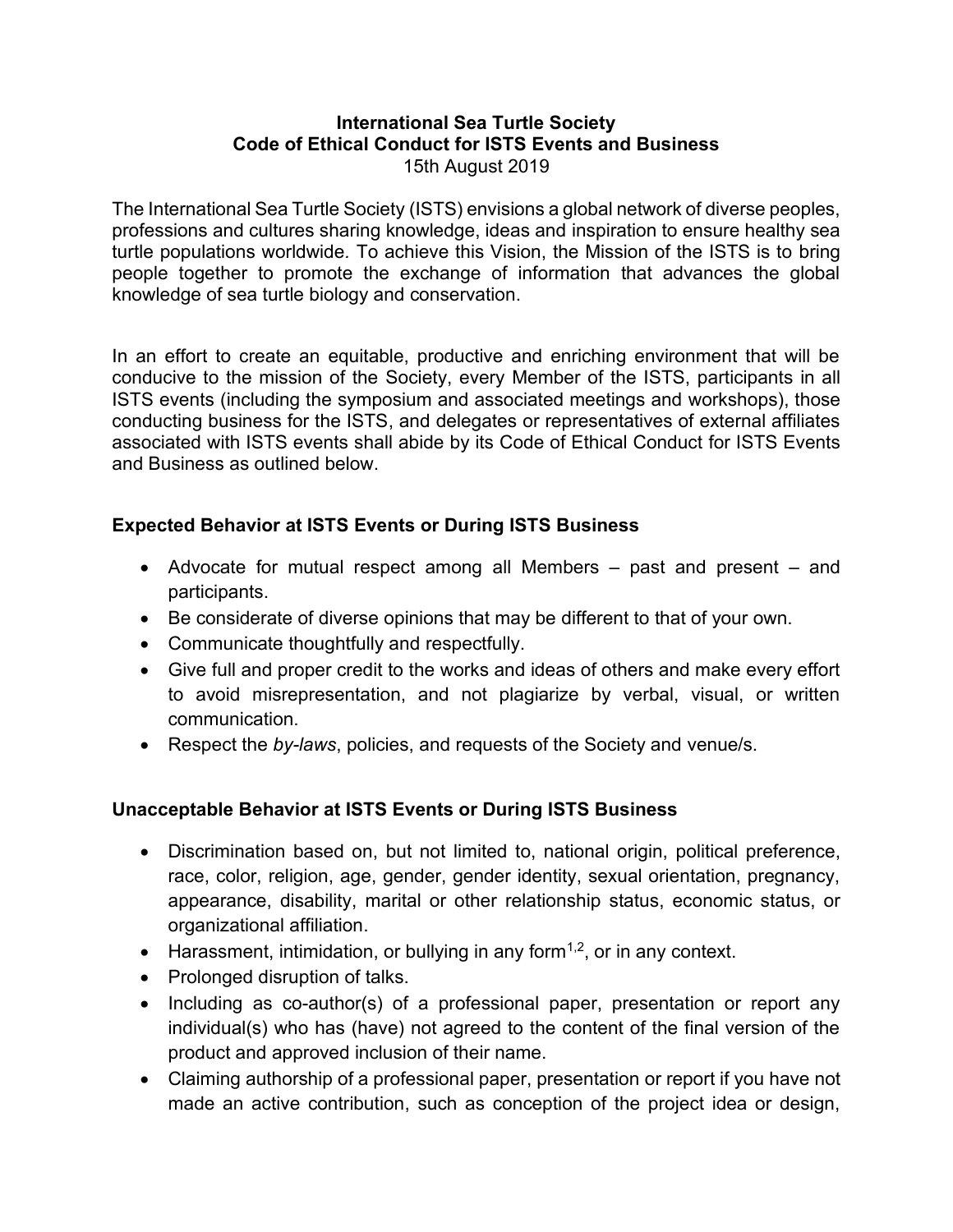execution of the project, analysis and/or interpretation of the project outcomes, and/or the development and/or writing of a manuscript, video, slide show, report and/or other relevant products/outcomes.

- Presenting research which does not adhere to the applicable legal requirements (or internationally accepted standards if no legal structures are in place) for treatment of animals, protect the rights and welfare of human subjects and project personnel, and/or fails to obtain informed consent (as appropriate) of human subjects.
- Allowing personal interests, personal relationships, compensation, or professional roles to interfere with professional interactions.
- Fabrication, falsification, suppression of outcomes, or deliberately misrepresentation of professional activities, or otherwise committing professional fraud.
- Attempting to to injure the reputation and/or professional opportunities of any other ISTS Member – past or present – by offers of gifts or favors, by false, biased, or undocumented claims, or by any other malicious action.
- Not disclosing conflicts of interest.
- Representing yourself as an official spokesperson of or for the Society without express authorization by the President of ISTS.
- Criminal offences.
- Not complying immediately when requested to stop unacceptable behavior.

<sup>1</sup>Verbal offences include, but are not limited to, comments that are offensive or unwelcome regarding an individual or group's national origin, political preference, race, color, religion, age, gender, gender identity, sexual orientation, pregnancy, appearance, disability, marital or other protected status, economic status, or organizational affiliation, including epithets, slurs, and negative stereotyping. <sup>2</sup>Nonverbal offences include, but are not limited to, distribution, display, or discussion of any written or graphic material that ridicules, denigrates, insults, belittles, or shows hostility, aversion, or disrespect toward an individual/s or group/s because of national origin, political preference, race, color, religion, age, gender, gender identity, sexual orientation, pregnancy, appearance, disability, marital or other protected status, economic status, or organizational affiliation; stalking; harassing; unwanted photography or recording; inappropriate physical contact, and unwelcome sexual attention.

## **Leadership During ISTS Events and Business**

In addition to the above, ISTS Members serving on the Board of Directors (BoD) or other committees shall:

- maintain transparent practices as agents of the ISTS BoD and/or the Society.
- maintain appropriate confidentiality when dealing with individual ISTS Members and their concerns.